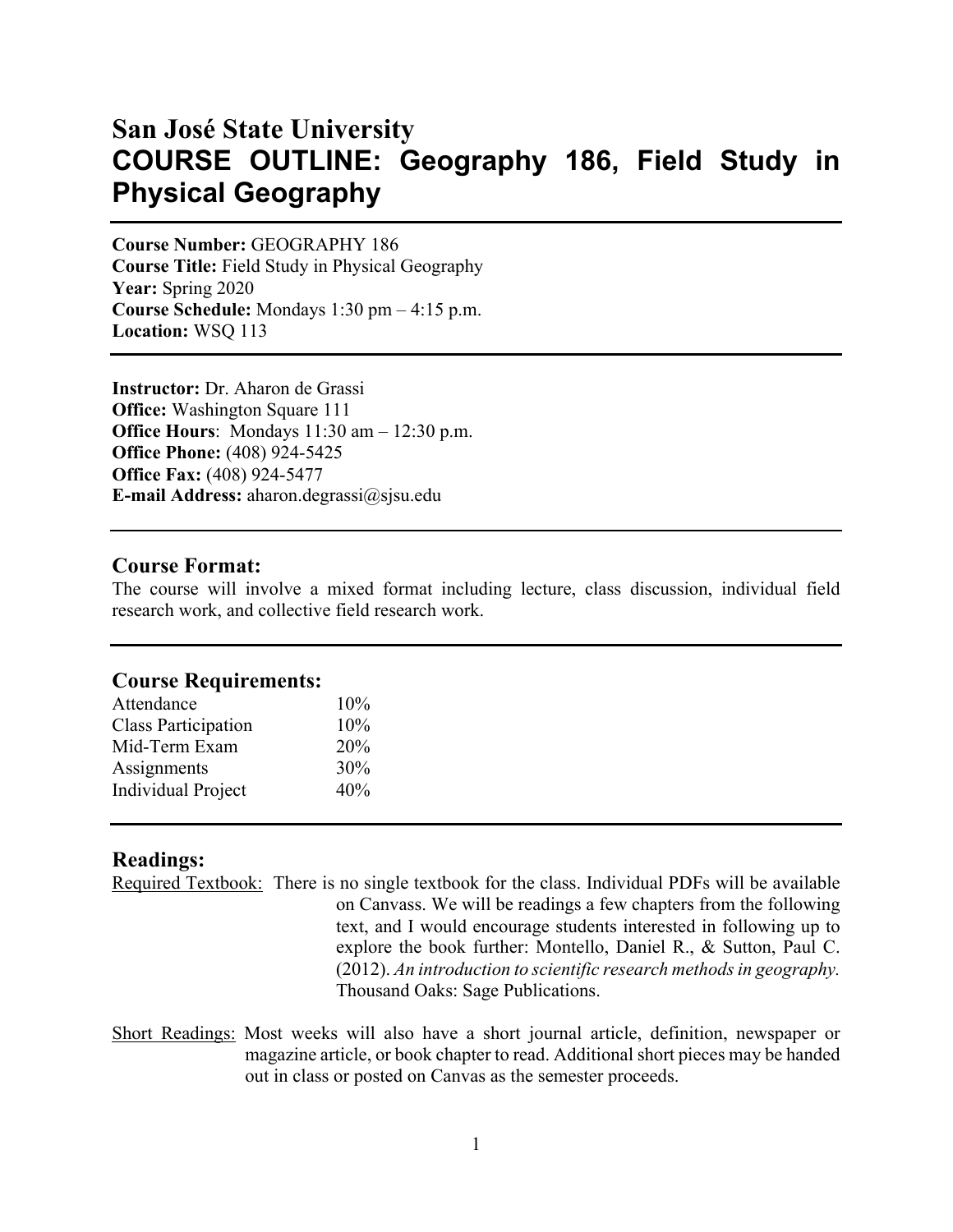Optional:

For further clarification of ideas, terms, theories, and perspectives, you should also actively consult the various dictionaries, guides and encyclopedias available. These often have different coverage and quality, so it can be useful to consult more than one.

Clifford et al (2016) Key Methods in Geography, Routledge.

Mayhew (2015) *A Dictionary of Geography*, online.

Warf, Barney, ed. (2010) *Encyclopedia of Geography*, Sage http://sk.sagepub.com.libaccess.sjlibrary.org/reference/geography

# **Course Description (from Catalog):**

Field research methods in physical geography, including biogeography, hydrology, soils, geomorphology, and human-environment studies. Mapping, GPS, landscape remote sensing, and field measurements. Local field trips and projects tailored to class interests.

# **Detailed Course Description:**

This course engages student in the process of organizing and implementing a research project in physical geography. Specifically, students will investigate patterns of temperature, humidity, wind speed, or other physical and social attributes. Handheld devices and field notebooks will be used to gather data at specific locations and times. Students will investigate a range of topics central to physical geographic field work, including the effects of sampling schemes, instrumental constraints, biases, uncertainties, and hypotheses.

# **Course Objectives:**

- **1)** Demonstrate and analyze knowledge of the facts, processes, and methods of field research in Physical Geography.
- **2)** Demonstrate knowledge and analyze of the facts and methods of map and imagery interpretation.
- **3)** Prepare written and verbal presentations that report their geographical discoveries through analyses of appropriate documents, primary data, and/or archival data.in professional/technical styles.
- **4)** Prepare maps and other geographical graphics that report their discoveries through analyses of appropriate documents, primary data, and/or archival data.
- **5)** Explain the spatial connectivity of human societies and environments at local, regional and global scales.
- **6)** Explain that solving geographical problems is based on experiential analyses of primary and archival data through the methods of the sciences and social sciences.
- **7)** Appreciate that geography as an academic and professional discipline offers important knowledge as well as analytical techniques which have application in solving important human problems.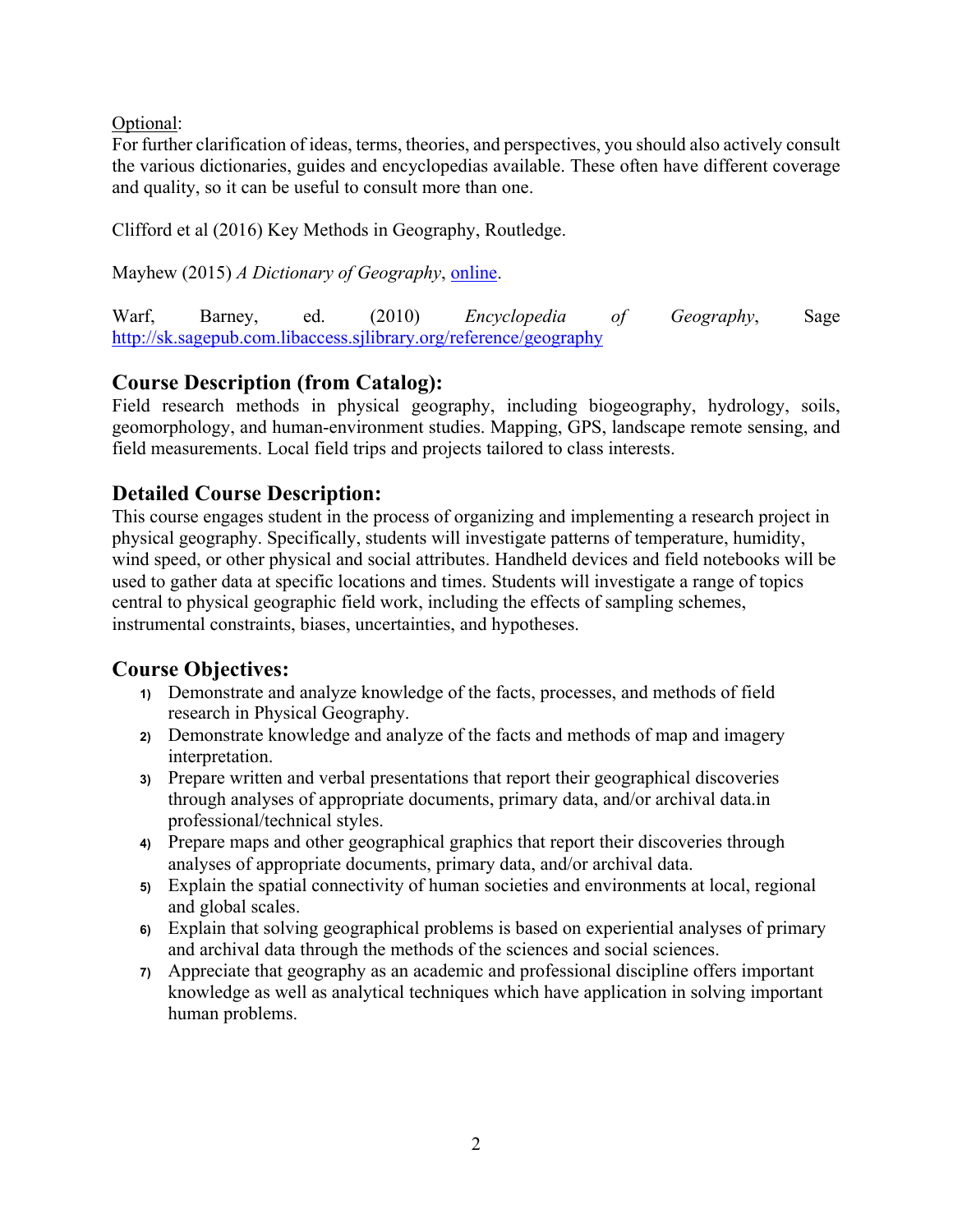# **Detailed Course Requirements, Grading and Evaluation**

Studying geography effectively requires in-class discussion and interaction, as well as hands-on learning-by-doing activities. As a result, I have tried to structure the course requirements and grade distribution accordingly.

As is SJSU policy, success in this course is based on the expectation that students will spend, for each unit of credit, a minimum of 45 hours over the length of the course (normally three hours per unit per week) for instruction, preparation/studying, or course related activities, including but not limited to internships, labs, and clinical practica. Other course structures will have equivalent workload expectations as described in the syllabus.

### **Formatting**

All assignments and texts should be submitted formatted to double space, 12-point font, Times New Roman, 1-inch margins.

# **Exam**

*Mid-term exam* – Take-home exam. You will choose two sets of exam questions from four. Questions will be topic specific and require detailed knowledge of a particular lecture area. Part A will be composed of short answer-type questions. Part B will be an essay-type question. There will be questions on the lecture material, and the readings, as well as some questions that are about both a combination of the readings and the lecture material.

### **Assignments**

The assignments are designed to ensure comprehension of reading and lecture, and also to assist with timely preparation of the final research project. The assignments may involve short reflections on readings, responses to specific prompts, drafts of project proposals, and drafts of the final research project report. Due dates are listed on the schedule for several important assignments (5% each), though smaller assignments may be added also.

# **Individual Research Project**

Throughout the course, you will be working on a research project, with a final report due **May 19th**. The paper must be at least 10 pages (excluding tables, pictures, and references). The project should involve clear links between (1) topic/question, (2) data to answer that question, (3) methods to acquire that data, and (4) equipment utilized for those methods.

Two or three students may work together on a single project, however the requirement remains of at least 10 pages per person AND collective papers must be cohesive (not separately written sections stitched together), and will receive a single grade.

You will share the conclusions of your project with the class in a brief (5-10 minute) presentation, which will count towards your participation grade.

# **Participation, Exercises & Attendance**

These are short individual or group discussions/exercises and learning activities. Students are expected to attend all the classes and to arrive on time. Your active participation in discussion is a key component of this course. The weekly schedule is condensed, and consequently it is crucial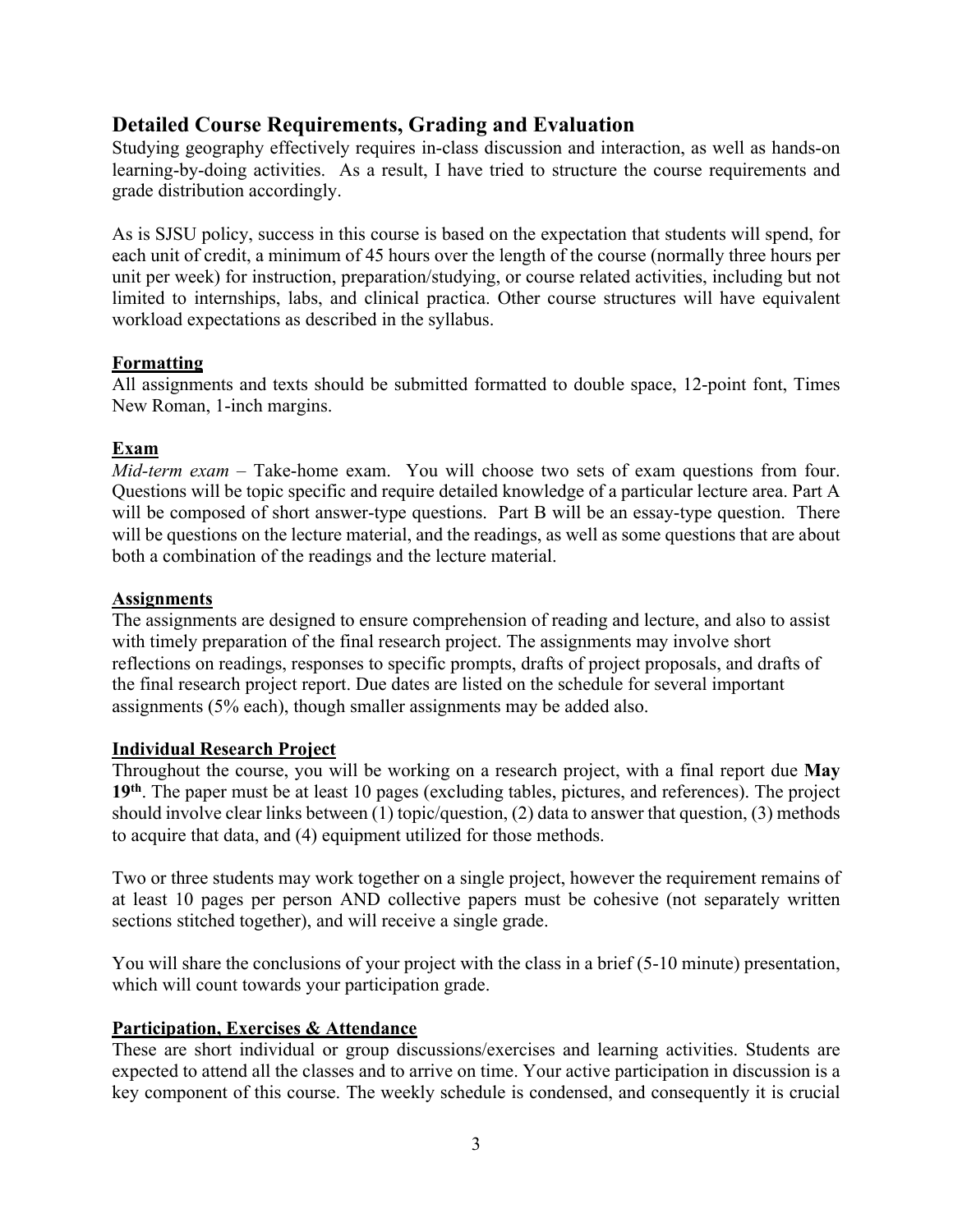that students keep up with the concepts and material in the course – discussion is one of the most important ways to do this because it allows students to clarify, compare, and deepen their understanding.

# **Course Etiquette & Policy on Devices in Class**

### *Allowed:*

- $\checkmark$  Using your computer if you sit in the back row
- $\checkmark$  Taking class notes on your computer
- $\checkmark$  Consulting readings on your computer

### *NOT Allowed:*

- $\times$  Using your computer for something not directly related to the class discussion
- $\times$  Recording audio/video without explicit permission
- $\times$  Having your cell phone out or visible on the table
	- $\times$  no texting
	- $\times$  no using your cell phone

{unless you are demonstrably using it briefly to immediately address a specific question or issue in class}

If you are using your computer for anything other than taking notes, it will affect your participation grade. You will only get an initial warning, a final warning, and then will not be allowed to use devices for the remainder of the course.

Please be respectful and considerate with your fellow students and your classroom community – if you are doing non-class activities then you will distract people sitting nearby and diminish their learning. Also respect yourself and give yourself a break from the internet – university courses are unique valuable, once-in-a-lifetime opportunities to think deeply, challenge yourself, and learn with your fellow students.

# **Grading and Evaluation**

### **Grading Policy**

There is no "curve" for this course. Pluses and minuses are given. You receive the grade you earn through your own work and the effort you put into the class. Course grades will be determined using the following point components:

| Requirement                | <b>Percentage of Grade</b> |
|----------------------------|----------------------------|
| Attendance                 | 10%                        |
| <b>Class Participation</b> | 10%                        |
| Mid-Term Exam              | 20%                        |
| Assignments                | 30%                        |
| <b>Individual Project</b>  | 30%                        |
| Total                      | 100%                       |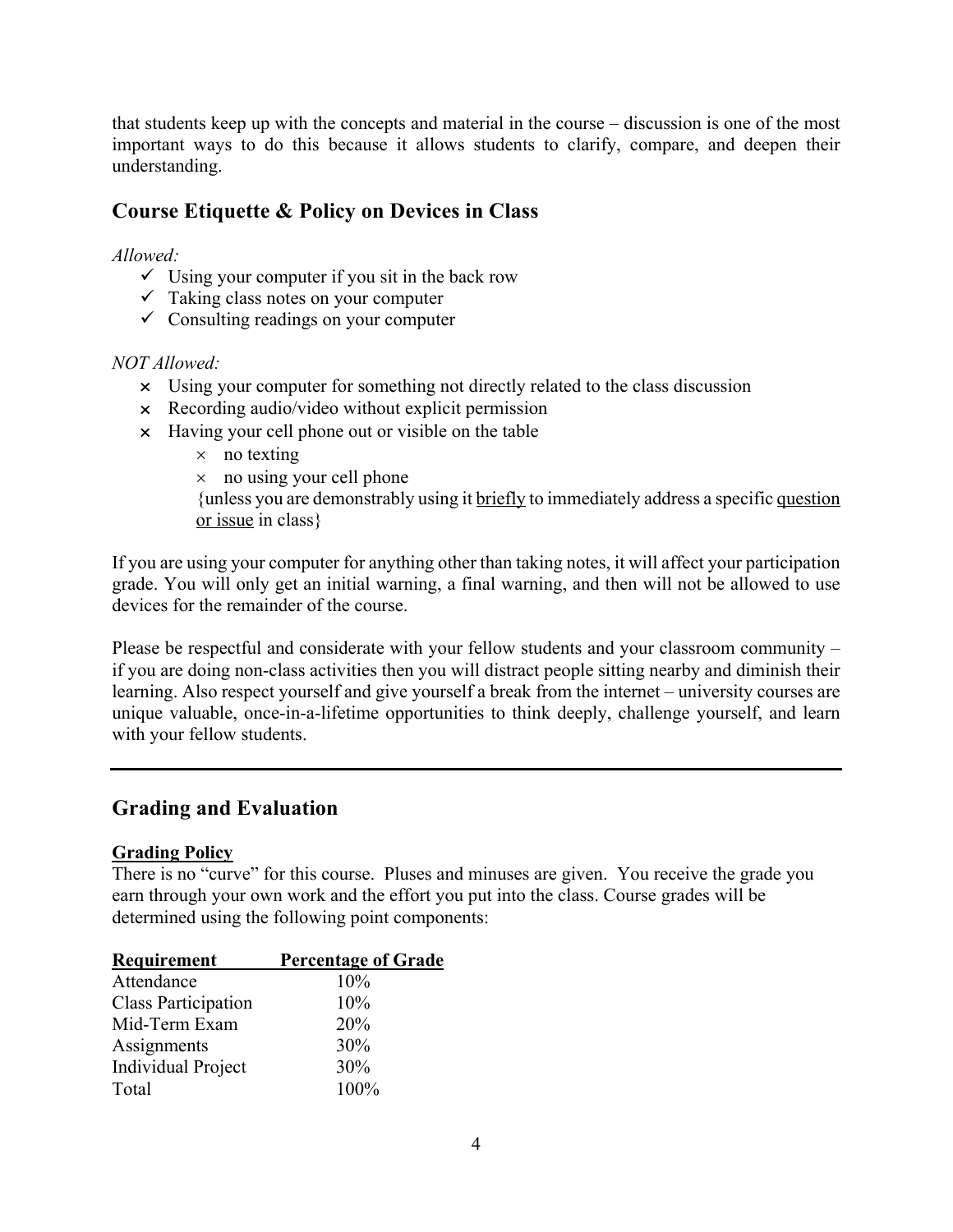### *Grade Scale*

| Percent   | <b>Letter Grade</b> |
|-----------|---------------------|
| 97-100    | $A+$                |
| 94-96     | A                   |
| 90-93     | $A-$                |
| 87-89     | $B+$                |
| 84-86     | B                   |
| 80-83     | $B-$                |
| 77-79     | $C+$                |
| 74-76     | $\overline{C}$      |
| $70 - 73$ | $C-$                |
| 60-69     | D                   |
| $<$ 60    | F                   |

### **Dropping and Adding**

Students are responsible for understanding the policies and procedures about add/drop, grade forgiveness, etc. Refer to the current semester's Catalog Policies section at http://info.sjsu.edu/static/catalog/policies.html. Add/drop deadlines can be found on the current academic year calendars document on the Academic Calendars webpage at http://www.sjsu.edu/provost/services/academic\_calendars/. The Late Drop Policy is available at http://www.sjsu.edu/aars/policies/latedrops/policy/**.** Students should be aware of the current deadlines and penalties for dropping classes.

Information about the latest changes and news is available at the Advising Hub at http://www.sjsu.edu/advising/.

#### University Policies

"**University Policies:** Office of Graduate and Undergraduate Programs **maintains universitywide policy information relevant to all courses, such as academic integrity, accommodations, etc.**"

You may find all syllabus related University Policies and resources information listed on GUP's Syllabus Information web page at http://sjsu.edu/gup/syllabusinfo/

#### **Accommodation**

If you need special arrangements, please send me an email or speak with me privately after class or in office hours. It is important to speak with me sooner rather than later in order to be able to accommodate you in an appropriate and timely manner.

#### **Library Resources**

To succeed in this course, you need to access academic materials from the library. Some can be done online. Please familiarize yourself with how to get online access to academic journals, reference databases, and e-books via the library. You can ask the librarians and fellow students, do an internet search, or chat in office hours. The geography librarian is Nyle Monday, Nyle.Monday@sjsu.edu